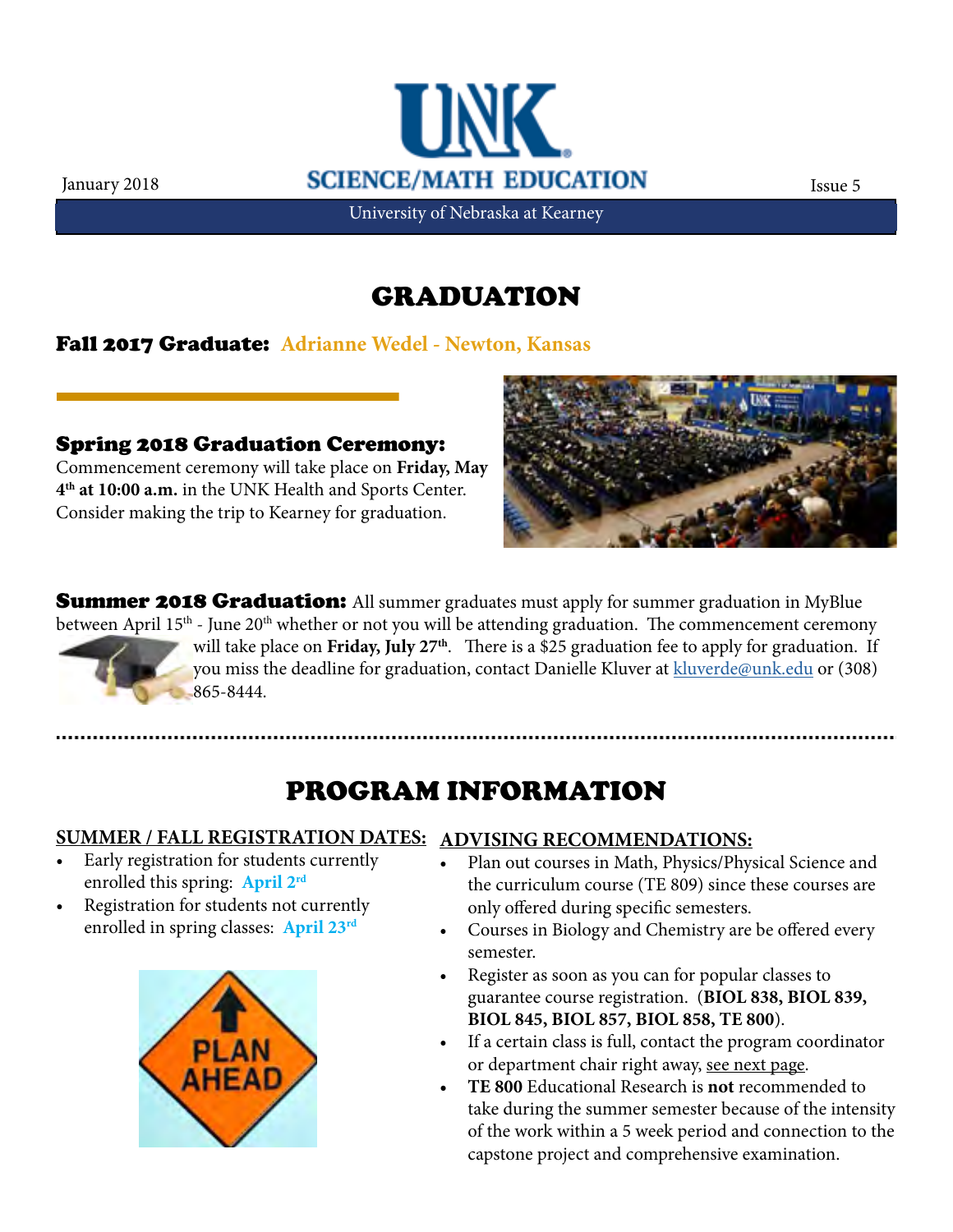### SUMMER COURSES

*(highlighted courses are only offered during the summer semester)*

**MATH 871 01 – Current Research in Math Education MATH – Geometry for Teacher TE 809 – Curriculum Implementation TE 804 – Curriculum Development in Multicultural Ed TE 886P – Technology Tools for Teachers Elective Courses Only TE 803 – Philosophy of Education TE 805P – Overview of Assistive Technology TE 808P – Human Relations (1 cr) TE 815P – The Effective Teacher: Enhncng Clssrm Instr TE 820 – Teacher Leadership TE 845 – Contemporary Theory & Practice in Reading TE 854 – Reading in the Content Areas TE 868 – Copyright, Fair Use, and Ethics BIOL 881 – Current Issues in Biology (1 cr)**  PHYS 801 (Lecture/lab) – Earth Science for HS Tchrs **CHEM 820 – Environmental Chem -HS Tchrs CHEM 855 – BioChem for HS Teachers CSIT 834P – Information Technology Teaching BIOL 829 – Ecological Anthropology (2 cr) BIOL 830P – Genetics in Popular Culture BIOL 830P – Marketing for Scientists BIOL 830P – Reproductive Physiology BIOL 830P – Rdgs Emerging Infectious Dis. (1 cr) BIOL 830P – Wildlife & Fisheries Law and Policy BIOL 830P – Climate Change BIOL 830P – Avian Life History BIOL 845 – Forensic Biology BIOL 857 – Human Histology BIOL 858 – Physiology of Stress BIOL 863 – Biological Perspectives**

# WHAT TO DO WHEN CLASSES ARE FULL

Contact the preferred individual for each department to have permits issued or to be placed on a waiting list:

- Holly Peterson, SCI/MATH Ed Program Coordinator [\(msedsci@unk.edu o](mailto:msedsci@unk.edu )r 308.865.8043) **Teacher Education (TE), Physics/Physical Science (PHYS), Capstone Course (SMED)**
- Brian Peterson, Program Coordinator ([msbiology@unk.edu o](mailto:msbiology%40unk.edu?subject=)r 308.865.1589 **Biology (BIOL)**
- Dr. Scott Darveau, Department Chair ([darveausa@unk.edu](mailto:darveausa@unk.edu) or 308.865.8491) **Chemistry (CHEM)**
- Dr. Barton Willis, Department Chair ([willisb@unk.edu](mailto:willisb%40unk.edu?subject=) or 308.865.8868) - **Math (MATH)**
- Dr. Sherri Harms, Department Chair ([harmssk@unk.edu](mailto:harmssk%40unk.edu?subject=) or 308.865.8123) **Computer Science (CSIT)**

# CANDIDACY FORM

Once 12 credit hours have been completed in your program, the [Application for Candidacy form](http://www.unk.edu/academics/gradstudies/admissions/grad-files/Grad%20Files/Candidacy_1-13.pdf) must be completed and sent to the Program Coordinator for signatures and processing, (email: [msedsci@unk.edu](mailto:msedsci@unk.edu ), fax: (308) 865-8880, mail: 2401 11th Ave, Kearney, NE 68849.

# DUAL CREDIT QUALIFICATIONS

The Higher Learning Commission (HLC) requires teachers teaching dual credit to hold a master's degree in a discipline with a minimum of 18 graduate hours in the discipline or subfield they teach. Your program can be designed to meet the new requirements from the HLC by matching your major emphasis area (12 credit hours) with your electives (6 credit hour).

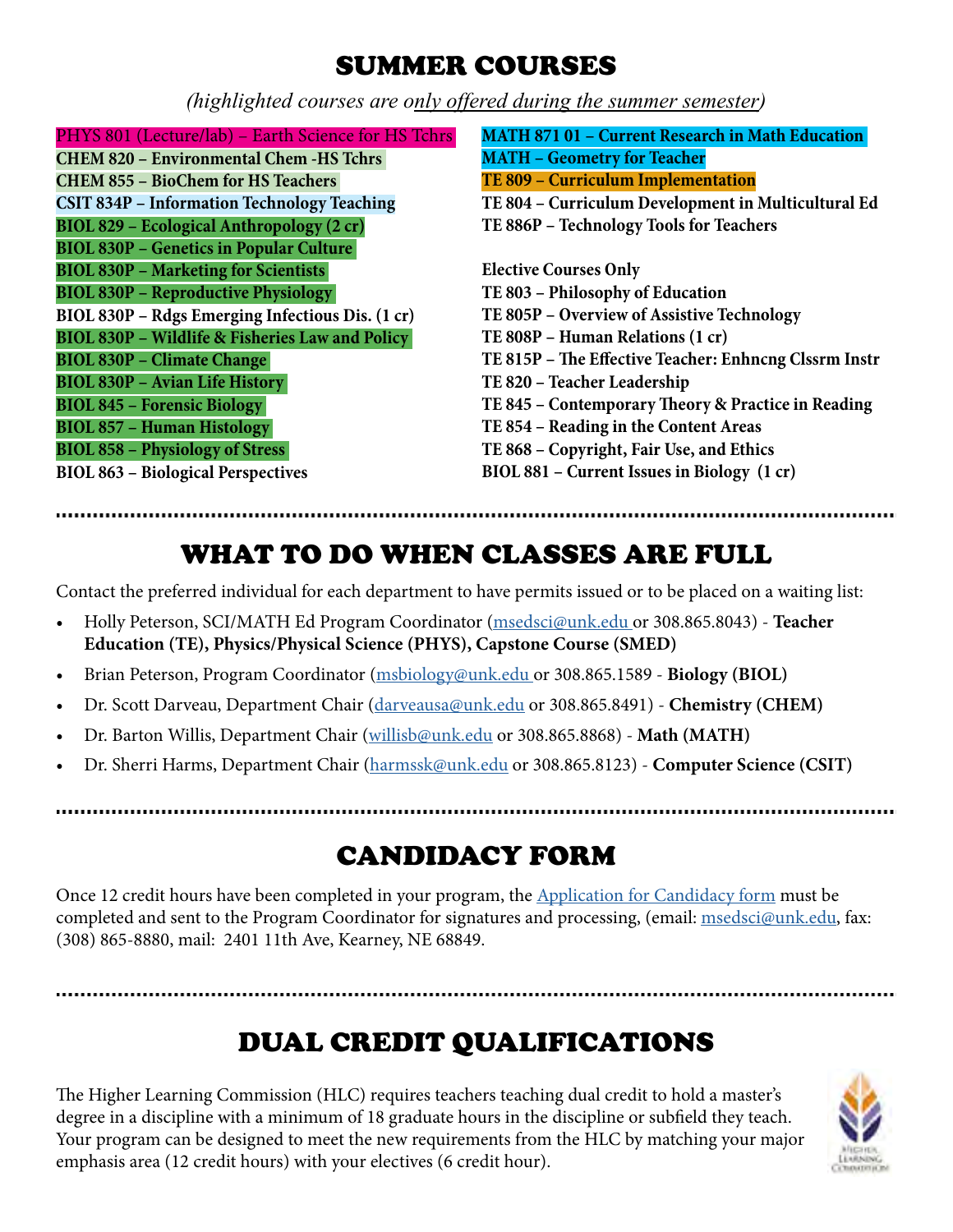## 2017 NATM / NATS ANNUAL FALL CONFERENCE

**Nebraska Association of Teachers of Mathematics / Nebraska Association of Teachers of Science**

The Science/Math Education Program collaborated with the MS Biology Program by sharing a booth at the joint conference held in Kearney in September.

*Pictured on the right is Holly Peterson, Science/Math Education Program Coordinator.*





*Pictured on the left is Andrea Hoopman, current student and Board Member of the NATS Board of Directors.*

## MARK YOUR CALENDARS

#### 2018 NSTA CONFERENCE: March 15<sup>th</sup> - 18<sup>th</sup> in Atlanta, GA

Come together with over 10,000 science educators from across the country who are looking to meet and interact with companies and organizations just like yours. Three days packed with sessions, work-



shops, and exhibits make our National Conference an annual destination for leading teachers and administrators involved in science education. Leverage this incredible opportunity to put your products, programs, and services in front of a highly desirable and engaged audience.

If you are attending this conference, please stop by the UNK booth (1414) and say "Hi!"

#### **2018 NATM / NATS ANNUAL FALL CONFERENCE:** September 6th- 8th in Kearney, NE

**Nebraska Association of Teacher of Mathematics** (*<http://www.natmathematics.org>*) **Nebraska Association of Teacher of Science Conference** (*<https://nebraskaacademyofsciences.wildapricot.org/NATSFC>*)

Check back on either website for more information about this joint conference which will feature top-notch presenters and to learn about new science and math opportunities.

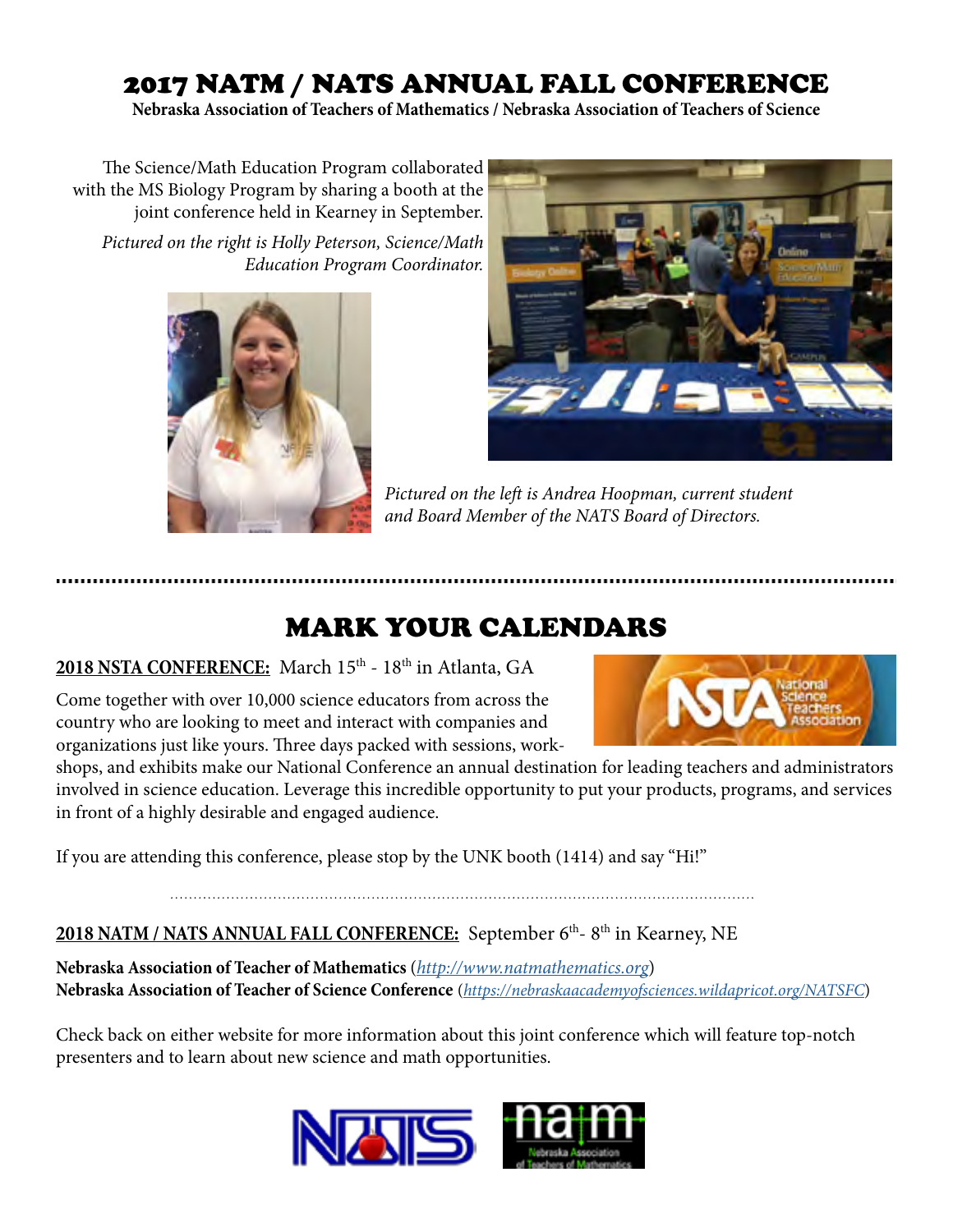### COMPREHENSIVE EXAMINATION

**Summer Tentative Schedule:** Written comps will be scheduled at in the beginning of June. If needed, oral presentations will be scheduled in July. An exact schedule will be determined as it gets closer. To sign up for summer comps, contact Holly Peterson ([msedsci@unk.edu](mailto:msedsci%40unk.edu?subject=) or 308.865.8043) to be added to the list.

**Purpose:** The purpose of the Comprehensive Exam is to determine the degree candidate's level of knowledge and ability to apply that knowledge to their teaching assignment, as well as the impact of degree coursework on the candidate's professional knowledge.

**Proctored Format:** The proctored part of the written comps is a closed-book, closed-notes written test that will contain questions on topics relating to one-half and three-fourths of the courses in the student's degree program. Questions are composed by course instructors and

compiled by the Program Coordinator. Students may come to UNK to take the test or arrange for a proctor (usually a supervisor, work colleague, or other responsible adult who is not related or married to the student) in order to take the test in their community.

**Take Home Format:** The take home part of the written comps will consist of a research question using notes and references and will not need to be proctored. Students will have one week to respond to the question while citing three to four references. **NOTE:** The take home question is only for those students not taking the capstone course in older catalogs.

**Oral Exam Format:** The format of the oral comps will be determined by the Program Committee but will usually consist of a meeting between the student and the Committee in person or via videoconferencing (Skype, Zoom, etc.) during which the student will answer questions posed by Committee members. Oral comps will be focused on topic areas that were determined through the grading of the written comps that did not meet program assessment expectations.

## SMED 888 SCIENCE/MATH EDUCATION CAPSTONE

This course is designed to culminate the student's experience in the Science/Math Education program which is offered during the fall and spring semesters. Students will complete the comprehensive exam and a capstone project which integrates educational research, curriculum design, science/math content application, and assessment. Based on a literature evaluation of a specific concept or problem in science/math teaching, the student will develop a new curricular unit, or redesign an existing one, to be implemented in a high school or middle school science/math course that the student is teaching that semester. This unit must apply science/math content from their degree program courses and the student must assess the impact of the new/revised unit on student learning.

**Prerequisite:** Completion of TE 800 Educational Research and at least 24 hours of the Science/Math Education degree program (including 6 or more in the Major Emphasis category).